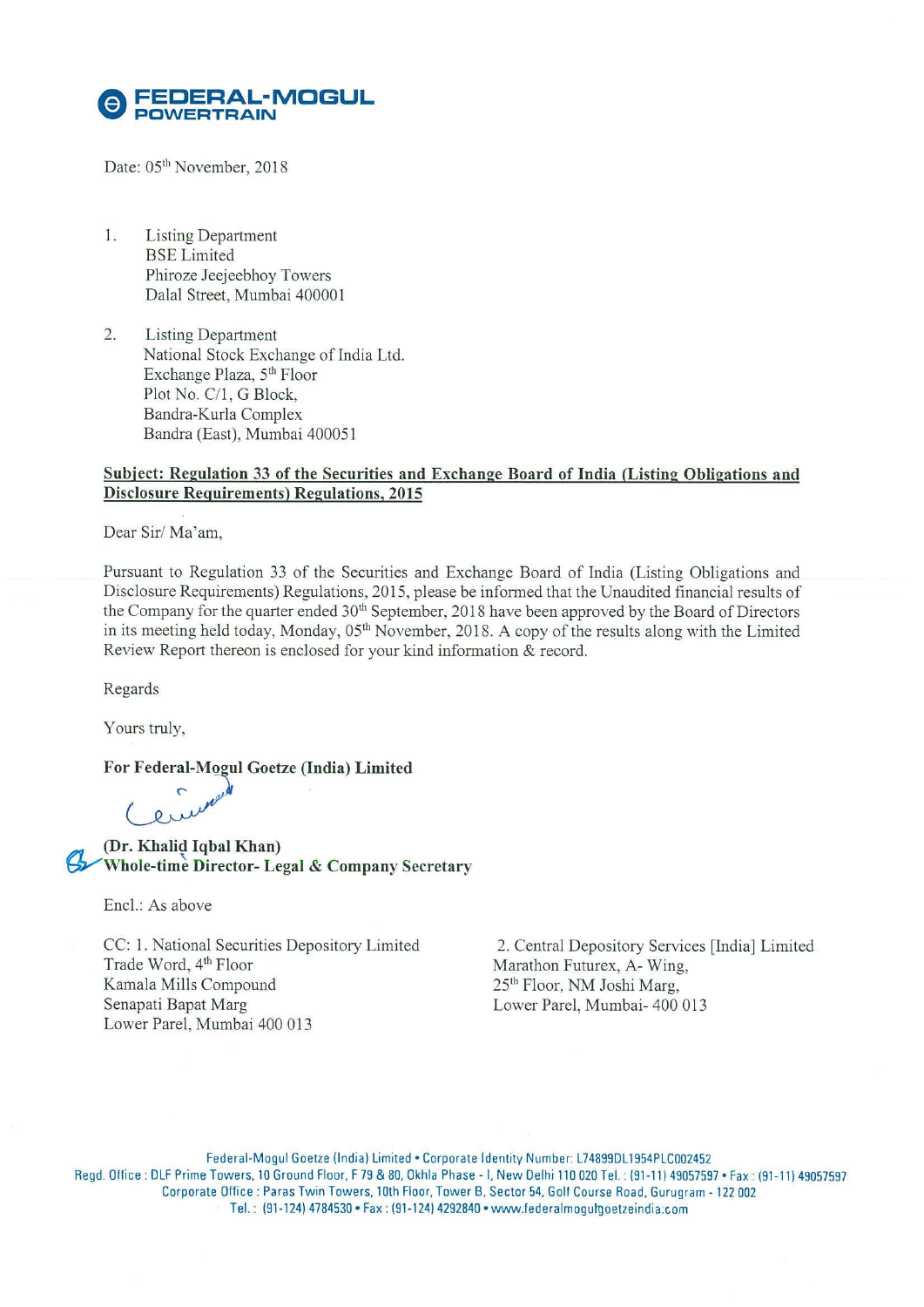## **Walker Chandiok &.Co LLP**

Walker Chandiok & Co **LLP**  (Formerly Walker, Chandiok & Co) 21st Floor, DLF Square Jacaranda Marg, DLF Phase II Gurgaon 122002 India

T +91 124 462 8000 F +91 124 462 8001

Independent Auditor's Review Report on Quarterly Financial Results and Year to Date Results of the Company Pursuant to the Regulation 33 of the SEBI (Listing Obligations and Disclosure Requirements) Regulations, 2015

To the Board of Directors of Federal-Mogul Goetze India Limited

- 1. We have reviewed the accompanying statement of unaudited financial results ('Statement') of Federal-Mogul Goetze (India) Limited ('the Company') for the quarter ended 30 September 2018 and year to date results for the period 1 April 2018 to 30 September 2018, being submitted by the Company pursuant to the requirements of Regulation 33 of the SEBI (Listing Obligations and Disclosure Requirements) Regulations, 2015. This Statement is the responsibility of the Company's Management and has been approved by the Board of Directors. Our responsibility is to issue a report on the Statement based on our review.
- 2. We conducted our review in accordance with the Standard on Review Engagement (SRE) 2410, Review of Interim Financial Information Performed by the Independent Auditor of the Entity, issued by the Institute of Chartered Accountants of India. This standard requires that we plan and perform the review to obtain moderate assurance as to whether the Statement is free of material misstatement. A review is limited primarily to inquiries of company personnel and analytical procedures, applied to financial data and thus provides less assurance than an audit. We have not performed an audit and accordingly, we do not express an audit opinion.
- 3. Based on our review conducted as above, nothing has come to our attention that causes us to believe that the accompanying Statement prepared in accordance with applicable Indian Accounting Standards specified under Section 133 of the Companies Act, 2013 and SEBI Circulars CIR/CFD/CMD/15/2015 dated 30 November 2015 and CIR/CFD/FAC/62/2016 dated 5 July 2016, and other recognised accounting practices and policies has not disclosed the information required to be disclosed in accordance with the requirements of Regulation 33 of the SEBI (Listing Obligations and Disclosure Requirements) Regulations, 2015, including the manner in which it is to be disclosed, or that it contains any material misstatement.

For Walker Chandiok & Co LLP Chartered Accountants Firm Registration No: 001076N/N500013

For Walker Chandiok & Co LLP<br>Chartered Accountants<br>Firm Registration No: 001076N/N500013<br>Contra Das

Partner Membership No. 062191

Place: Gurugram Date: 5 November 2018



## Chartered Accountants

Offices in Bengaluru, Chandigarh, Chennai, Gurgaon, Hyderabad, Kolkata, Mumbai, New Delhi, Noida and Pune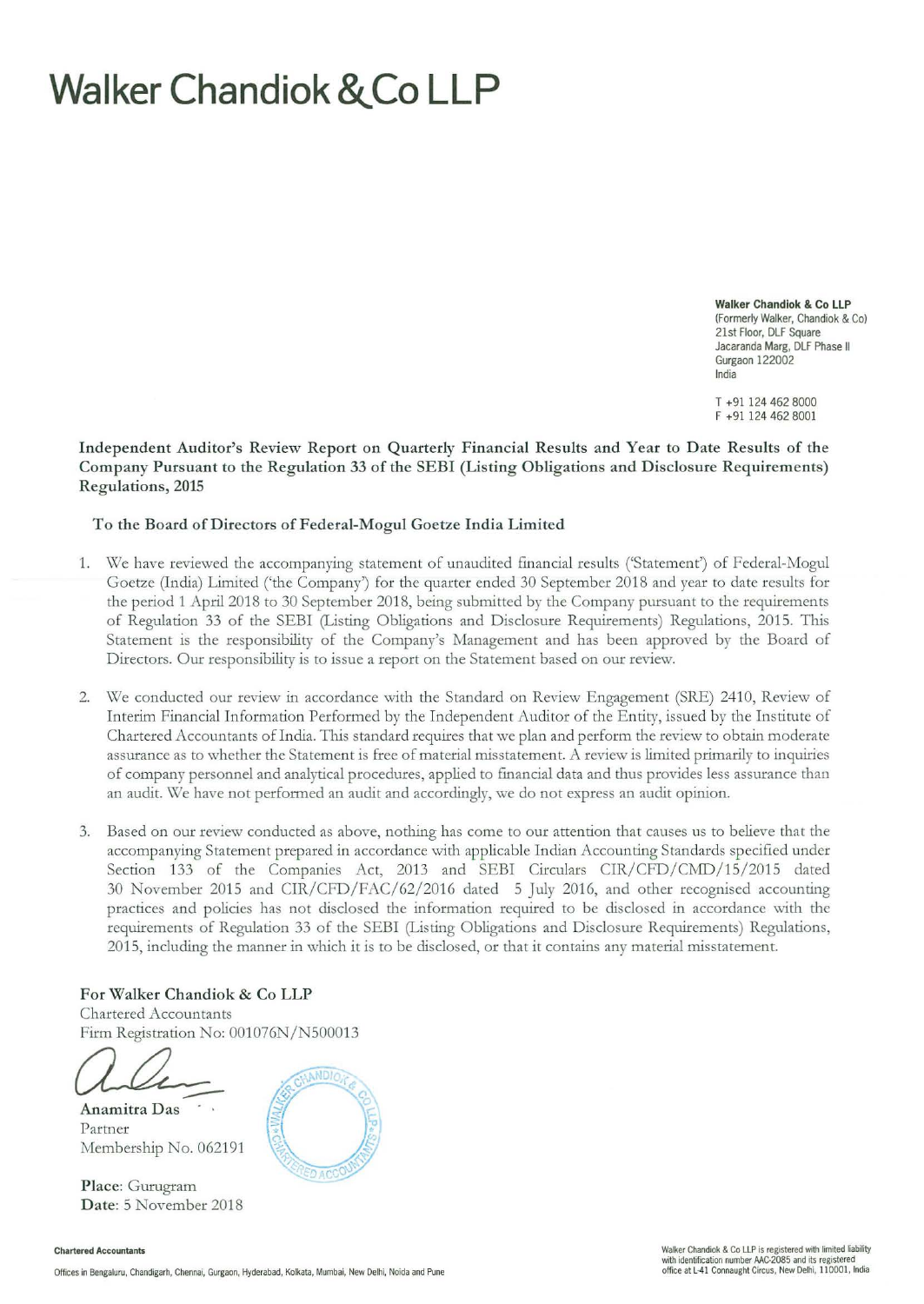## FEDERAL-MOGUL GOETZE (INDIA) LIMITED Regd Off: DLF Prime Towers, 10 Ground Floor, F-79 & 80, Okhla Phase-I, New Delhi-110020 Corp off: 10th Floor, Paras Twin Towers, Tower B, Golf Course Road, Sector 54 Gurugram-122002 Website: www.federalmogulgoetzeindia.net CIN:L74899DL1954PLC002452 E mail : Investor.grievance@federalmogul.com Phone / Fax: +91 11 49057597 Federal-Mogul Goetze (India) Limited Statement of Unaudited Financial Results for the quarter and Half year ended September 30, 2018

 $x = -\frac{1}{2}x^2 + 2x$ 

|              |     |                                                                 | Rs in lacs except per share data |               |                    |                    |                    |                |
|--------------|-----|-----------------------------------------------------------------|----------------------------------|---------------|--------------------|--------------------|--------------------|----------------|
| S.no         |     | <b>Description</b>                                              | Quarter ended                    | Quarter ended | Quarter ended      | Year to date       | Year to date       | Year ended     |
|              |     |                                                                 | September 30, 2018               | June 30, 2018 | September 30, 2017 | September 30, 2018 | September 30, 2017 | March 31, 2018 |
|              |     |                                                                 | (Unaudited)                      | (Unaudited)   | (Unaudited)        | (Unaudited)        | (Unaudited)        | (Audited)      |
|              |     | Income                                                          |                                  |               |                    |                    |                    |                |
|              |     | Revenue from operations                                         | 34,310.58                        | 33,922.50     | 33,016.69          | 68,233.08          | 69,632.52          | 133,733.31     |
| $\mathbf{H}$ |     | Other Income                                                    | 1,106.06                         | 457.07        | 815.48             | 1,563.13           | 1,326.50           | 2,487.99       |
| III          |     | Total Income(I+II)                                              | 35,416.64                        | 34,379.57     | 33,832.17          | 69,796.21          | 70,959.02          | 136,221.30     |
|              |     |                                                                 |                                  |               |                    |                    |                    |                |
| IV           |     | <b>Expenses</b>                                                 |                                  |               |                    |                    |                    |                |
|              |     | (a) Cost of materials consumed                                  | 11,860.53                        | 11.078.17     | 9,642.78           | 22,938.70          | 19,912.75          | 40,604.34      |
|              | (b) | Excise duty                                                     | $\sim$                           |               | 79.49              | $\sim$             | 3,346.37           | 3,346.37       |
|              | (c) | Purchases of stock-in-trade                                     | 437.10                           | 302.05        | 455.09             | 739.15             | 896.12             | 1,377.18       |
|              | (d) | Changes in inventories of finished goods,                       | (1.62)                           | (1.249.75)    | 1,254.71           | (1, 251.37)        | 1,190.91           | 848.67         |
|              |     | work-in-progress and stock-in-trade ((Increase)/ Decrease)      |                                  |               |                    |                    |                    |                |
|              | (e) | Employee benefits expense                                       | 7.147.91                         | 7.664.64      | 7,085.39           | 14,812.55          | 14.116.04          | 28.632.54      |
|              | (f) | Finance costs                                                   | 225.95                           | 215.60        | 244.23             | 441.55             | 574.17             | 1,020.06       |
|              |     | (g) Depreciation and amortisation expense                       | 2,053.29                         | 1,961.44      | 1,892.08           | 4,014.73           | 3,790.15           | 7.343.32       |
|              |     | (h) Other expenses                                              | 10,458.28                        | 10,497.44     | 9,542.38           | 20,955.72          | 20,064.60          | 39,770.87      |
|              |     | <b>Total expenses</b>                                           | 32,181.44                        | 30,469.59     | 30,196.15          | 62,651.03          | 63,891.11          | 122,943.35     |
|              |     |                                                                 | 3,235.20                         | 3,909.98      | 3.636.02           | 7.145.18           | 7.067.91           | 13,277.95      |
| v            |     | Profit before tax (III-IV)                                      |                                  |               |                    |                    |                    |                |
|              |     |                                                                 |                                  |               |                    | 2,249.78           | 2,553.80           | 4,650.00       |
|              |     | <b>Current Tax</b>                                              | 957.78                           | 1,292.00      | 1,443.72           |                    |                    | 332.99         |
|              |     | Deferred Tax expense                                            | 172.61                           | 74.59         | (91.62)            | 247.20             | (13.92)            |                |
| VI           |     | <b>Tax Expense</b>                                              | 1,130.39                         | 1,366.59      | 1,352.10           | 2,496.98           | 2,539.88           | 4,982.99       |
| VII          |     | Profit for the period after tax (V-VI)                          | 2,104.81                         | 2.543.39      | 2,283.92           | 4.648.20           | 4.528.03           | 8.294.96       |
| VIII         |     | Other comprehensive income                                      |                                  |               |                    |                    |                    |                |
|              |     | (i) Items that will not be reclassified to profit or loss       |                                  |               |                    |                    |                    |                |
|              |     | (a) (gain) /loss of defined benefit obligation                  | (91.47)                          | (91.47)       | 39.76              | (182.94)           | 95.55              | (365.86)       |
|              |     |                                                                 | 31.96                            | 31.66         | (13.76)            | 63.62              | (33.07)            | 126.63         |
|              |     | (ii) Income tax relating to items that will not be reclassified |                                  |               |                    |                    |                    |                |
|              |     | to profit or loss                                               |                                  |               |                    |                    |                    |                |
|              |     | Total other comprehensive (income) / expense for the period     | (59.51)                          | (59.81)       | 26.00              | (119.32)           | 62.48              | (239.23)       |
| IX           |     | Total comprehensive income for the period (VII-VIII)            | 2,164.32                         | 2.603.20      | 2,257.92           | 4,767.52           | 4,465.55           | 8,534.19       |
|              |     |                                                                 |                                  |               |                    |                    |                    |                |
| X            |     | Paid-up equity share capital                                    | 5,563.21                         | 5,563.21      | 5,563.21           | 5,563.21           | 5,563.21           | 5,563.21       |
| XI           |     | Face value of share (INR)                                       | 10.00                            | 10.00         | 10.00              | 10.00              | 10.00              | 10.00          |
|              |     |                                                                 |                                  |               |                    |                    |                    |                |
| XII          |     | Earning per share (of INR 10 each) not annualised               |                                  |               |                    |                    |                    |                |
|              |     | Basic                                                           | 3.78                             | 4.57          | 4.11               | 8.36               | 8.14               | 14.91          |
|              |     |                                                                 |                                  |               |                    |                    |                    |                |
|              |     | <b>Diluted</b>                                                  | 3.78                             | 4.57          | 4.11               | 8.36               | 8.14               | 14.91          |

ND. **Z** 

Werner To